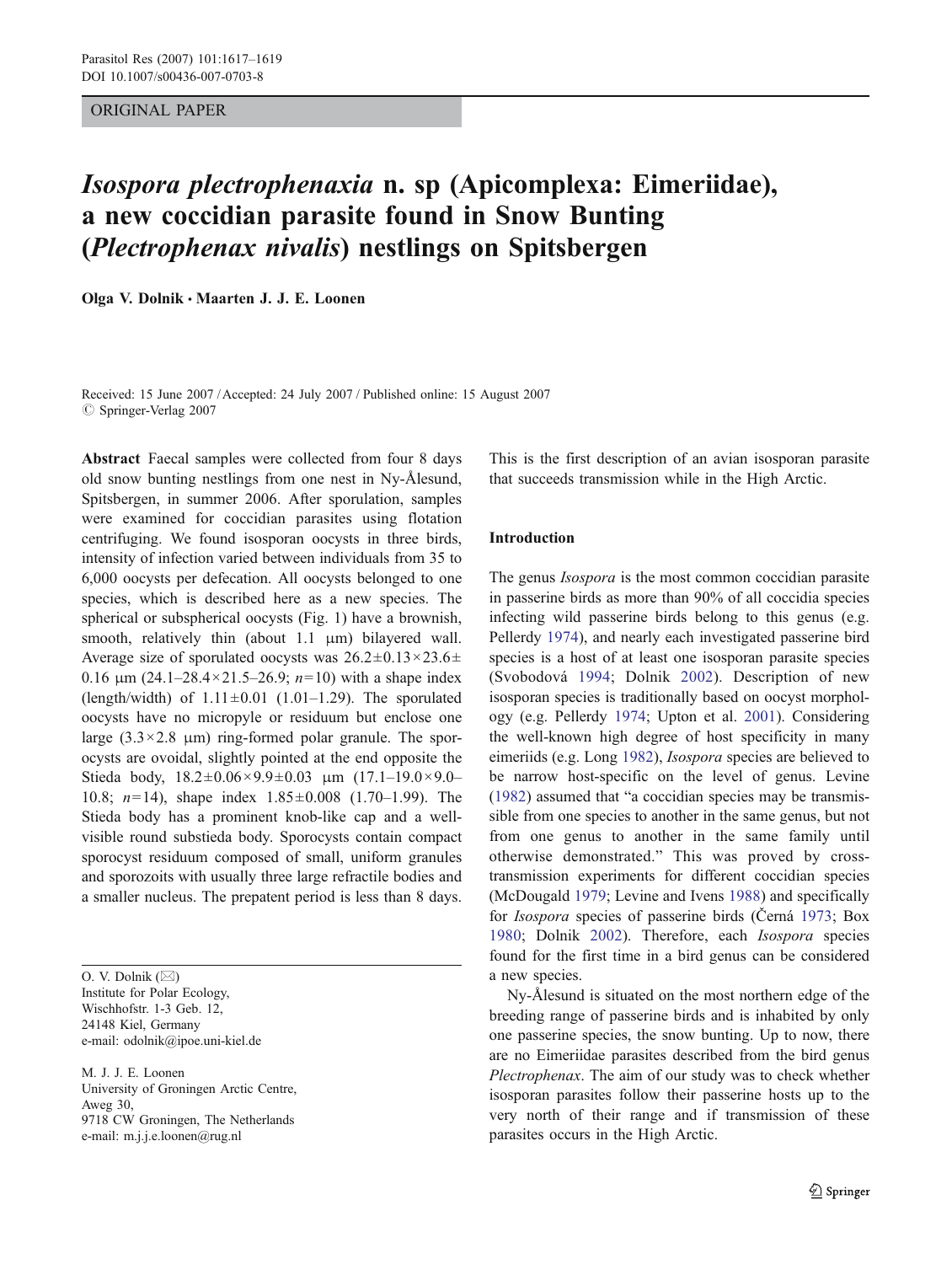

Fig. 1 Composite line drawing of a sporulated oocyst of Isospora plectrophenaxia n. sp

# Materials and methods

Studies were undertaken during the end of breeding season of the local snow bunting population in the Norwegian village Ny-Ålesund on Spitsbergen (Svalbard), (78°55′N; 11°55′E). On 19 July 2006, fresh faecal samples, one pellet per bird, were collected from four 8 days old snow bunting nestlings that belonged to the same nest. Samples were kept in 2.5% water solution of potassium dichromate  $(K_2Cr_2O_7)$ 

Fig. 2 Microphotograph of sporulated oocysts of Isospora plectrophenaxia n. sp. a oocysts, note a compact sporocyst residuum (arrow); b sporocyst, note ringed-form polar granule (arrow) and slightly sharpened end of sporocyst; c Stieda body, note a prominent cap and rounded substieda-body (arrows) (all features also seen in a)

for several days to allow sporulation. After flotation centrifuging in saturated NaCl solution for 5 min at 1,500 R.P.M., the surface layer was placed on slides and immediately examined under  $100 \times$  magnification to determine the presence and the number of oocysts. The whole slide was checked to avoid mistakes caused by oocyst clustering. Infection intensity was counted in opd (oocysts per defecation) according to the method described in Dolnik [2006](#page-2-0). Detailed morphological structure of more than a hundred of oocysts was studied under  $1,000 \times$ magnification with immersion oil. A dozen sporulated oocysts were measured. Measurements are in micrometers (mean  $\pm$  SE  $\mu$ m) with range and number (*n*) of stages measured in parentheses.

# Results

Oocysts of only one genus Isospora were found in three out of four nestlings and described as a new species. All infections detected were monospecific and intensity of infection varied between individuals from 35 to 6,000 oocysts per defecation.

#### Description

#### Isospora plectrophenaxia n. sp (Figs. 1, 2)

Description of sporulated oocyst The spherical or subspherical oocysts have a brownish, smooth, relatively thin (1.1 μm) bilayered wall. Average size of sporulated oocysts was 26.2±  $0.13 \times 23.6 \pm 0.16$  μm  $(24.1 - 28.4 \times 21.5 - 26.9; n=10)$  with a shape index (length/width) of  $1.11\pm0.01$  (1.01–1.29). The